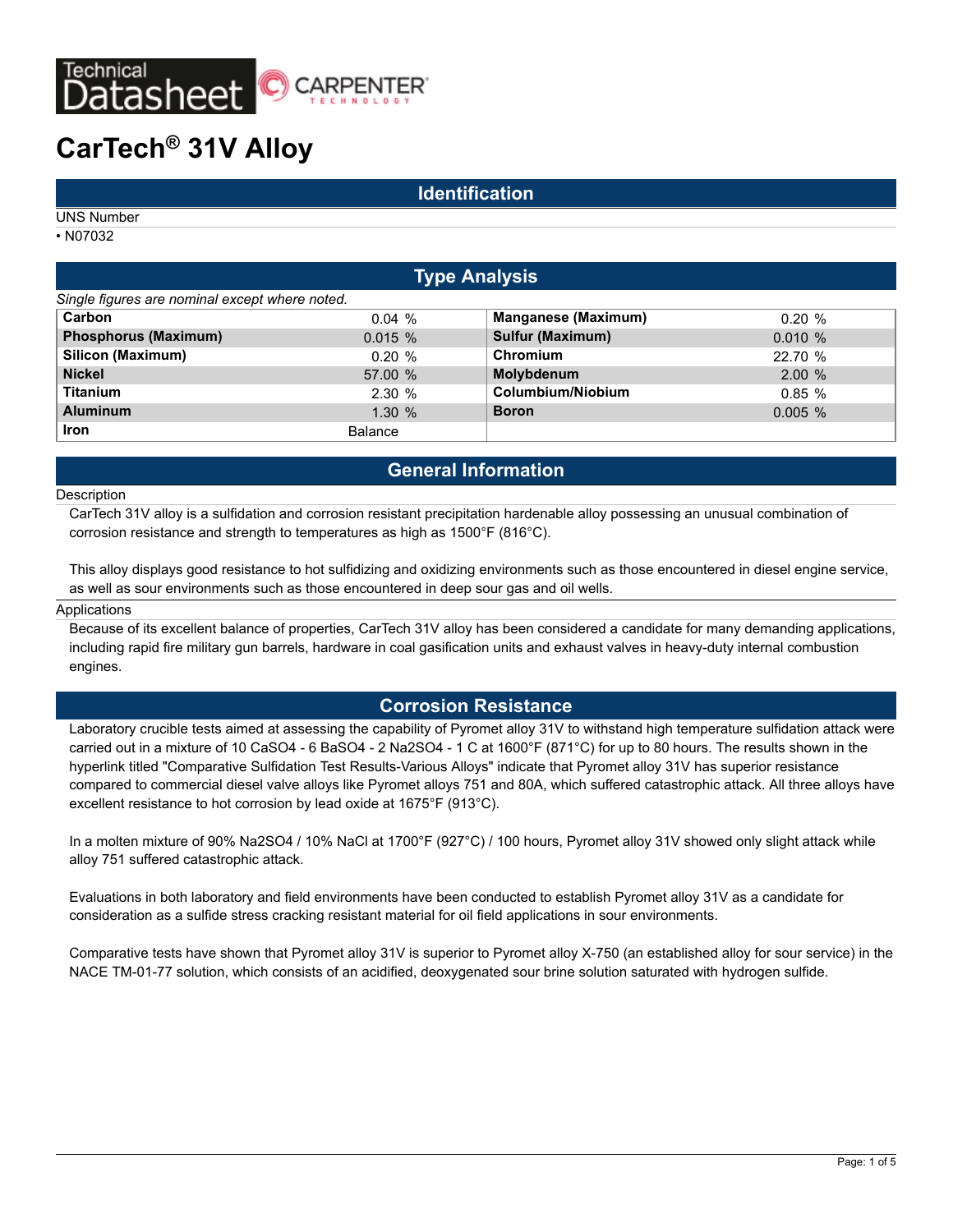## **CarTech® 31V Alloy**

**Important Note:***The following 4-level rating scale is intended for comparative purposes only. Corrosion testing is recommended; factors which affect corrosion resistance include temperature, concentration, pH, impurities, aeration, velocity, crevices, deposits, metallurgical condition, stress, surface finish and dissimilar metal contact.*

| Nitric Acid            | Excellent | Sulfuric Acid     | Good      |
|------------------------|-----------|-------------------|-----------|
| <b>Phosphoric Acid</b> | Good      | Acetic Acid       | Good      |
| Sodium Hydroxide       | Good      | Salt Spray (NaCl) | Excellent |
| Sea Water              | Moderate  | Humiditv          | Excellent |

## **Comparative Sulfidation Test Results-Various Alloys**

1600°F (871°C)

| Alloy       | Duration (hours) | Weight Loss (g/dm <sup>2</sup> ) |
|-------------|------------------|----------------------------------|
| Pyromet 80A | 5                |                                  |
|             | 30               | 72                               |
|             | 80<br>---        | Catastrophic (>100)              |
| Pyromet 751 | 5                |                                  |
|             | 30               | 58                               |
|             | 80               | Catastrophic (>100)              |
| Pyromet 31V | 5                | о                                |
|             | 30               |                                  |
|             | 80               | 52                               |

| <b>FIUDELUES</b>                 |                                           |  |
|----------------------------------|-------------------------------------------|--|
| <b>Physical Properties</b>       |                                           |  |
| Density                          | $0.2890$ lb/in <sup>3</sup>               |  |
| Mean Specific Heat (70 to 150°F) | $0.1200$ Btu/lb/ $\degree$ F              |  |
| Mean CTE                         |                                           |  |
| 70 to 300°F                      | 6.17 $\times$ 10 $\cdot$ in/in/ $\cdot$ F |  |
| 70 to 500°F                      | 7.66 $\times$ 10 $\cdot$ in/in/ $\cdot$ F |  |
| 70 to 700°F                      | 7.92 $\times$ 10 $\cdot$ in/in/ $\cdot$ F |  |
| 70 to 900°F                      | 8.09 $\times$ 10 $\cdot$ in/in/ $\cdot$ F |  |
| 70 to 1100°F                     | 8.28 $\times$ 10 $\cdot$ in/in/ $\cdot$ F |  |
| 70 to 1300°F                     | 8.50 $\times$ 10 $\cdot$ in/in/ $\cdot$ F |  |
| 70 to 1500°F                     | 8.96 $\times$ 10 $\cdot$ in/in/ $\cdot$ F |  |

**Properties**

### Mean coefficient of thermal expansion

|         | <b>Temperature Range</b> |                         | Coefficient         |
|---------|--------------------------|-------------------------|---------------------|
| 70°F to | $21^{\circ}$ C to        | $10^{-6}$ / $\degree$ F | 10 <sup>6</sup> /°C |
| 300     | 149                      | 6.17                    | 11.11               |
| 500     | 260                      | 7.66                    | 13.79               |
| 700     | 371                      | 7.92                    | 14.26               |
| 900     | 482                      | 8.09                    | 14.56               |
| 1100    | 593                      | 8.28                    | 14.90               |
| 1300    | 704                      | 8.50                    | 15.30               |
| 1500    | 816                      | 8.96                    | 16.13               |

| <b>Thermal Conductivity</b>           |  |  |  |  |
|---------------------------------------|--|--|--|--|
| 86.73 BTU-in/hr/ft <sup>2</sup> /°F   |  |  |  |  |
| 115.2 $BTU-in/hr/ft^2/°F$             |  |  |  |  |
| $137.4$ BTU-in/hr/ft <sup>2</sup> /°F |  |  |  |  |
| $161.0$ BTU-in/hr/ft <sup>2</sup> /°F |  |  |  |  |
|                                       |  |  |  |  |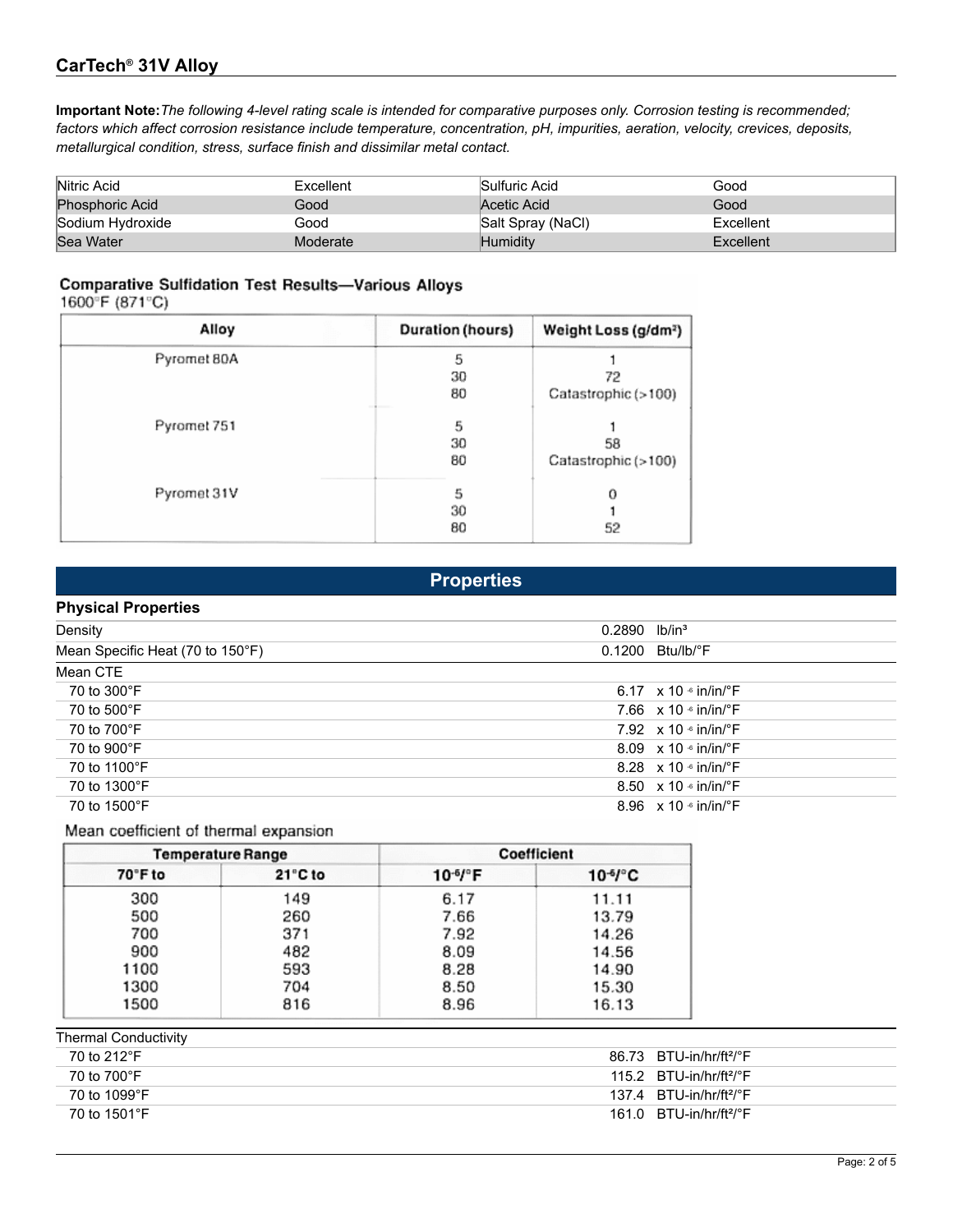## **CarTech® 31V Alloy**

Thermal conductivity

|         | Temperature       |                   |       |  |
|---------|-------------------|-------------------|-------|--|
| 70°F to | $21^{\circ}$ C to | Btu•in/ft2•hr•"F) | W/m•K |  |
| 212     | 100               | 87                | 12.5  |  |
| 700     | 371               | 115               | 16.6  |  |
| 1100    | 593               | 138               | 19.8  |  |
| 1500    | 816               | 161               | 23.2  |  |
|         |                   |                   |       |  |

Modulus of Elasticity (E)

| 70°F            | 30.1 x 10 3 ksi                     |
|-----------------|-------------------------------------|
| 100°F           | 30.0 $\times$ 10 $\degree$ ksi      |
| 200°F           | 29.5 $\times$ 10 $\frac{3}{10}$ ksi |
| $300^{\circ}$ F | 29.2 x 10 s ksi                     |
| $500^{\circ}$ F | 28.1 $\times$ 10 $\frac{3}{10}$ ksi |
| 700°F           | 27.1 $\times$ 10 <sup>3</sup> ksi   |
| $900^{\circ}$ F | 26.1 $\times$ 10 $\frac{3}{10}$ ksi |
| 1100°F          | 25.0 x 10 s ksi                     |
| 1300°F          | 23.8 $\times$ 10 $\frac{3}{10}$ ksi |
| 1500°F          | 22.3 $\times$ 10 $\frac{3}{10}$ ksi |

## Modulus of elasticity

|      | Temperature |                       |                  |
|------|-------------|-----------------------|------------------|
| °F   | ۰c          | psi x 10 <sup>6</sup> | $MPa \times 103$ |
| 70   | 21          | 30.08                 | 207              |
| 100  | 38          | 30.00                 | 207              |
| 200  | 93          | 29.48                 | 203              |
| 300  | 149         | 29.23                 | 202              |
| 500  | 260         | 28.12                 | 194              |
| 700  | 371         | 27.11                 | 187              |
| 900  | 482         | 26.08                 | 180              |
| 1100 | 593         | 25.04                 | 173              |
| 1300 | 704         | 23.77                 | 164              |
| 1500 | 816         | 22.32                 | 154              |

## Electrical Resistivity

| 70°F            | 734.0 ohm-cir-mil/ft |
|-----------------|----------------------|
| $212^{\circ}F$  | 758.0 ohm-cir-mil/ft |
| 700°F           | 800.0 ohm-cir-mil/ft |
| $1099^{\circ}F$ | 830.0 ohm-cir-mil/ft |
| $1501^{\circ}F$ | 842.0 ohm-cir-mil/ft |
|                 |                      |

## Electrical resistivity

| Temperature |     | ohm-cir/mil ft | microhm-mm |
|-------------|-----|----------------|------------|
| °F          | "C  |                |            |
| 70          | 21  | 734            | 1220       |
| 212         | 100 | 758            | 1260       |
| 700         | 371 | 800            | 1330       |
| 1100        | 593 | 830            | 1380       |
| 1500        | 816 | 842            | 1400       |

Melting Range 2250 to 2420 °F

## **Magnetic Properties**

Magnetic Permeability (Solution Treated and Aged) 1.0016 Mu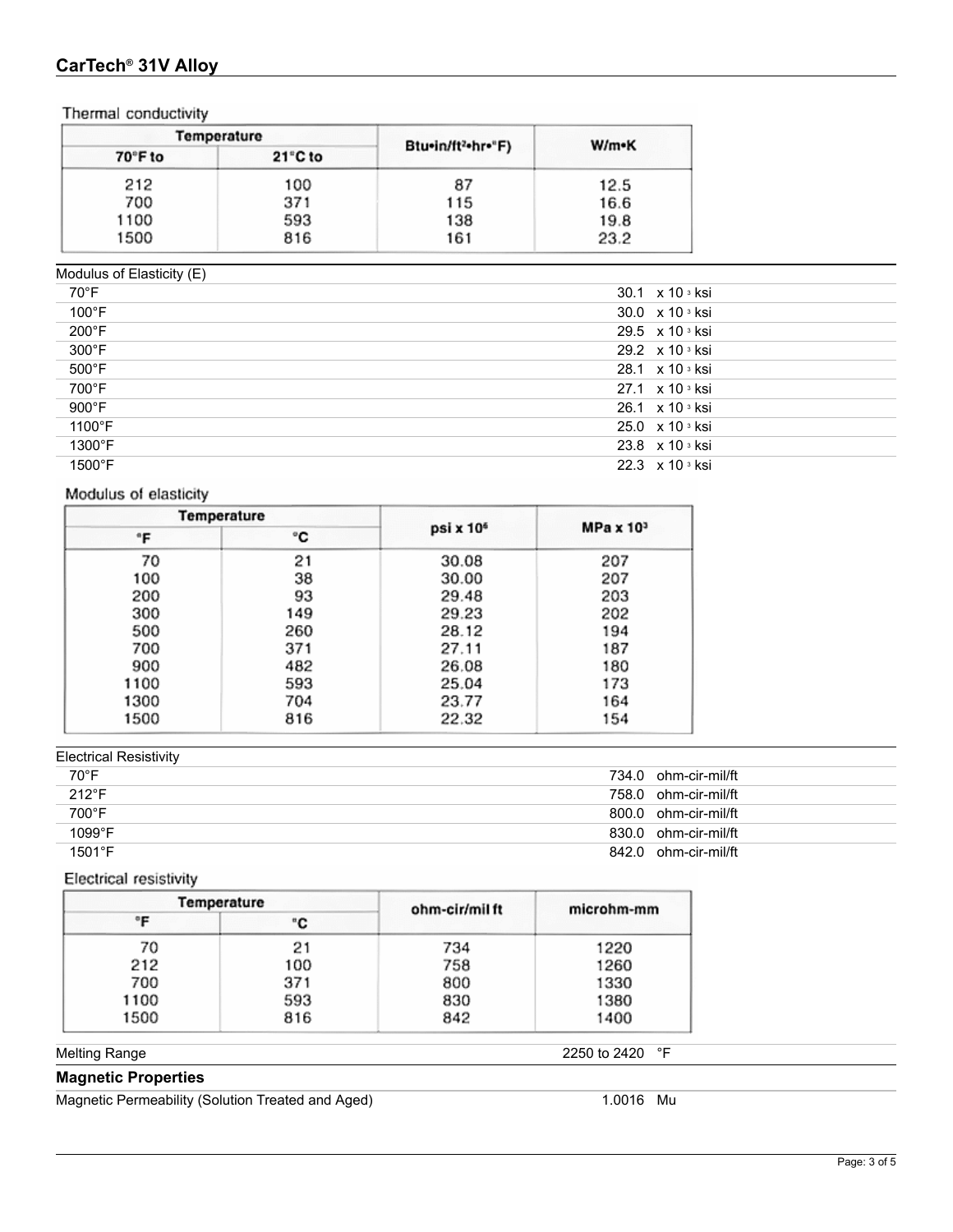### **Typical Mechanical Properties**

#### Elevated Temperature Creep Strength-Pyromet Alloy 31V

Heat treated 2050°F (1121°C) 1 hour, air cooled + 1550°F (843°C) 4 hours, air cooled + 1350°F (732°C) 4 hours, air cooled.

| <b>Test Temperature</b> |     | Stress to Produce 1% Total Creep in 100 Hours |     |  |
|-------------------------|-----|-----------------------------------------------|-----|--|
| ٠F                      | ۰C  | ksi                                           | MPa |  |
| 1200                    | 649 | 65                                            | 448 |  |
| 1350                    | 732 | 40                                            | 276 |  |
| 1400                    | 760 | 35                                            | 241 |  |

### Elevated Temperature Stress Rupture Strength-Pyromet Alloy 31V

Heat treated 2050°F (1121°C) 1 hour, air cooled + 1550°F (843°C) 4 hours, air cooled + 1350°F (732°C) 4 hours, air cooled.

| Test<br>Temperature |     | <b>Stress for Rupture in:</b> |     |           |     |            |     |  |
|---------------------|-----|-------------------------------|-----|-----------|-----|------------|-----|--|
|                     |     | 10 Hours                      |     | 100 Hours |     | 1000 Hours |     |  |
| ÷Έ                  | ۰c  | ksi                           | MPa | ksi       | MPa | ksi        | MPa |  |
| 1200                | 649 | 100                           | 690 | 85        | 586 | 68         | 469 |  |
| 1350                | 732 | 70                            | 483 | 52        | 359 | 38         | 262 |  |
| 1500                | 816 | 40                            | 276 | 27        | 186 | 17         | 117 |  |

#### Rotating Beam Fatigue Properties at 1400°F (760°C)-Pyromet Alloy 31V Heat treated 2000°F (1093°C) 4 hours, air cooled + 1600°F (871°C) 4 hours, air cooled +

1350°F (732°C) 4 hours, air cooled.

| Stress for Fracture in 10° Cycles |                        |                                       |     |  |  |  |  |
|-----------------------------------|------------------------|---------------------------------------|-----|--|--|--|--|
|                                   | <b>As Heat Treated</b> | Exposed 1350°F (732°C) for 1500 Hours |     |  |  |  |  |
| ksi                               | MPa                    | ksi                                   | MPa |  |  |  |  |
| 42                                | 288                    | 47                                    | 322 |  |  |  |  |

#### Typical Room and Elevated Temperature Mechanical Properties-Pyromet Alloy 31V 0.75" (19 mm) round bar

| Heat<br>Treatment* | <b>Test</b><br>Temperature |     | 0.2%<br><b>Yield Strength</b> |     | <b>Ultimate</b><br><b>Tensile Strength</b> |      | %<br>Elongation | $\%$<br>Reduction |
|--------------------|----------------------------|-----|-------------------------------|-----|--------------------------------------------|------|-----------------|-------------------|
|                    | °F                         | ۰c  | ksi                           | MPa | ksi                                        | MPa  | in 4D           | of Area           |
| 1                  | 70                         | 21  | 105                           | 724 | 176                                        | 1214 | 25.0            | 27.4              |
| 2                  | 70                         | 21  | 100                           | 690 | 166                                        | 1145 | 33.9            | 36.5              |
| 3                  | 70                         | 21  | 122                           | 841 | 181                                        | 1248 | 30.0            | 38.5              |
| 1                  | 1000                       | 538 | 95                            | 655 | 157                                        | 1083 | 19.2            | 30.6              |
| 2                  | 1000                       | 538 | 91                            | 627 | 141                                        | 972  | 31.4            | 45.2              |
| 3                  | 1000                       | 538 | 108                           | 745 | 155                                        | 1069 | 25.1            | 45.6              |
| 1                  | 1200                       | 649 | 94                            | 648 | 153                                        | 1055 | 20.0            | 29.3              |
| 2                  | 1200                       | 649 | 92                            | 634 | 139                                        | 958  | 22.8            | 33.7              |
| 3                  | 1200                       | 649 | 111                           | 765 | 152                                        | 1048 | 18.5            | 25.2              |
| 1                  | 1400                       | 760 | 95                            | 655 | 110                                        | 758  | 25.0            | 33.4              |
| 2                  | 1400                       | 760 | 82                            | 565 | 112                                        | 772  | 23.8            | 25.2              |
|                    | 1500                       | 816 | 84                            | 579 | 86                                         | 593  | 28.4            | 37.1              |
| 2                  | 1500                       | 816 | 79                            | 544 | 94                                         | 648  | 24.6            | 30.6              |

\*Heat Treatment

1 - 2050°F (1121°C) 1 hour, air cooled + 1550°F (843°C) 4 hours, air cooled +

1350°F (732°C) 4 hours, air cooled

2 - 2050°F (1121°C) 1 hour, air cooled + 1300°F (704°C) 24 hours, air cooled

3 -1875°F (1024°C) 1 hour, oil quenched + 1300°F (704°C) 24 hours, air cooled